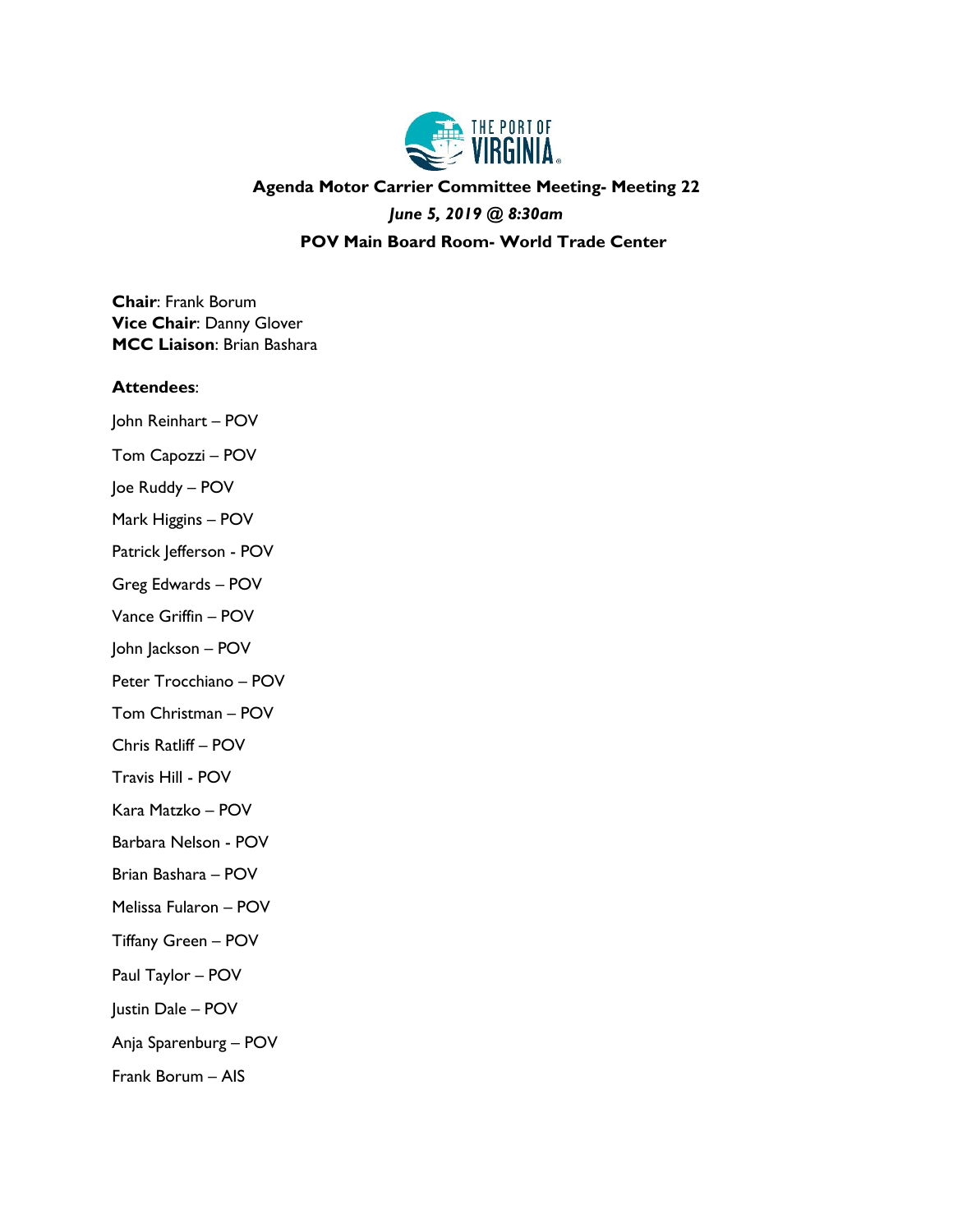Danny Glover – GTL Transport Jake Darrell – DB3 Bob McNichols – Givens George Berry – Pioneer Transport Bob Eveleigh – Port City Transportation Ray Jalkio – Service Transfer Tommy White – Cal Cartage David Lindquist – PSI Will Fediw – VMA Charles Glover – GTL Transport Anthony Marino – MRS Stafford Claud – XPO Ronald Kemp – Damco Marguerite Bates-Frier – XPO

# **1. Emergency/Safety Briefing**

## **2. MCC Chairman Opening Remarks**

John Reinhart – April May two best months of all time at POV. Motor carrier volume up 10.1% in May over last May.

## **3. Sales Update- Tom Capozzi**

Tom Capozzi presented the Sales portion of the report that was presented to our Board of Commissioners. Tom begun by going over The Port of Virginia's volumes/statistics. These volumes, as well as all other presentation materials are attached to the external email. Our container growth over this fiscal year has been driven by export empties (+14.8%) and import loads (+4.6%). Breakbulk is down slightly, at about 15 thousand tons, but Tom noted that we have new breakbulk leadership with Aaron Katrancha coming over from Norfolk Southern. Rail is up significantly, and our 2nd bundle of our rail expansion at VIG has begun operations.

RMT – up 24%. New import accounts (Brother International and Bissell) have begun moving cargo through the terminal. There has been an increase in export cargo with Scoular and Transocean (new customer).

Transocean – Specialized in loaded liquid bulk in 20' export. POV has been aggressively looking for a 20' exporter out of the RMT facility to match the 20' rubber imports heading to RMT. Transocean provides us with that matchback.

Vehicles – POV has seen a turnaround in CY for vehicle moves. Up 20% CY.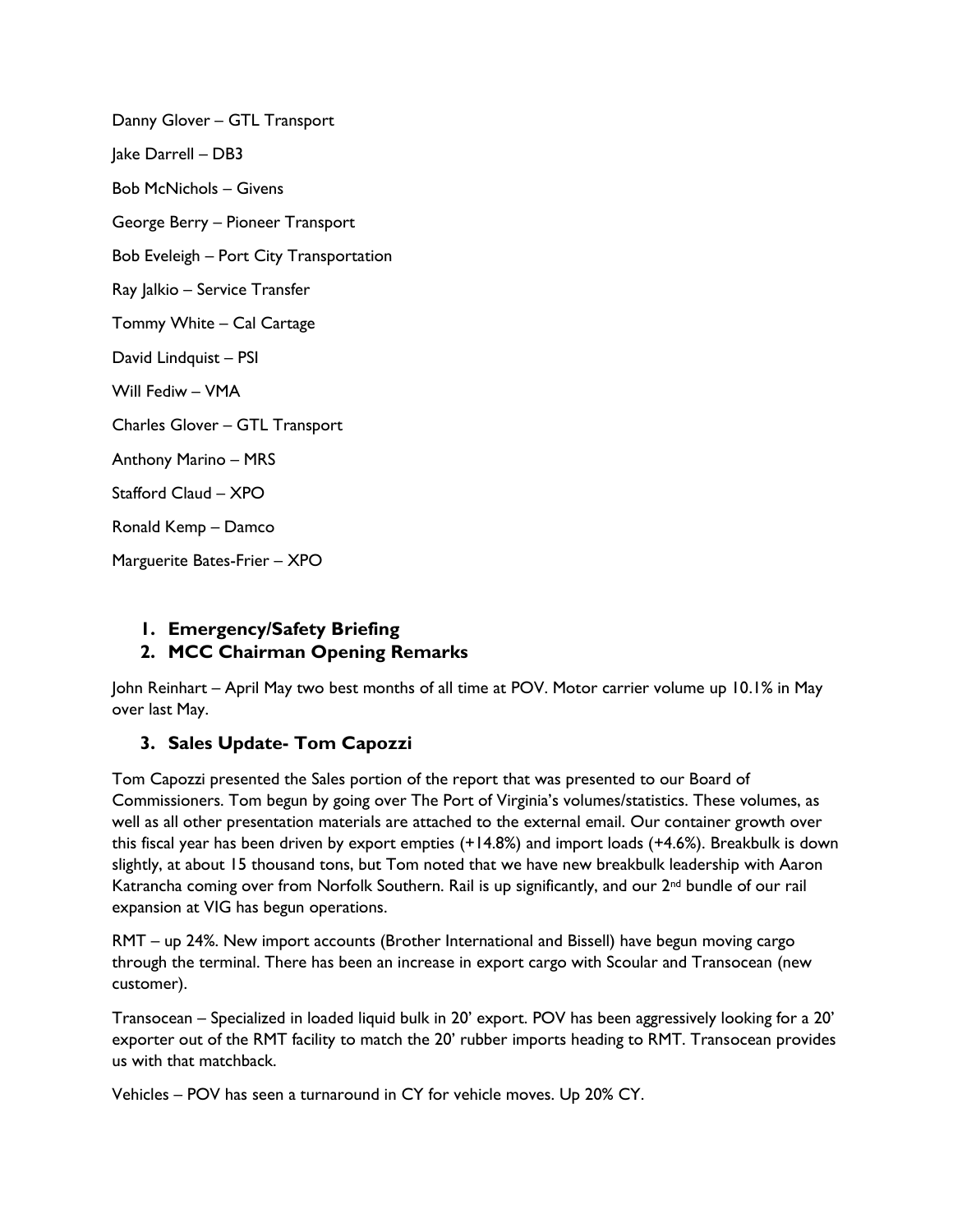Tony Salino – New Director of Ocean Carrier Sales.

Tony formerly worked for North Carolina Ports in the refrigerated commodity segment. He previously worked for many VA based carriers (CMA, ZIM and NYK Mid-Atlantic).

MSC Indus Service – Called here until a year and a half ago. Pulled service with the berth congestion at VIG. Hopeful that we will hear something within the next 2 weeks to announce the service coming back, bringing 1,000 moves/week on the service.

Smithfield – Smithfield struck a deal with customers in China to lift the pork band on our export pork.

Fornazor – announced build out of agriculture transload facility by Pier 3 at NIT. Fornazor will be handling their own product, but also act as a 3<sup>rd</sup> party operator for other companies.

Tom mentioned the list of sales conferences attended by The Port of Virginia's Sales and Economic Development Teams to include the Intermodal South America Conference, Coalition of New England Companies for Trade (CONECT), and Breakbulk Europe. POV's presence in the marketplace is global.

John Reinhart – International Trade Hearings, June 17<sup>th</sup>. POV will be present.

## **4. Project Update- Tiffany Green**

All project updates/timelines are included in the attached presentation, as well as images of the progress.

Press conference with Governor –  $|$ uly  $23$ <sup>rd</sup> in the afternoon at VIG. We will be communicating more information as we get closer to the ribbon cutting ceremony.

SNIT Optimization – Phase 2

South side waterside stacks - Trucks will be dispatched from the queue lanes to the waterside of the stacks.

July will have the next 3 cranes delivered. All 6 stacks will be up and running by September.

12 online with Phase 1

2 new STS cranes – will arrive August/September 2020

Truck queuing lanes – As we open up our new stacks, we will open up more queue lanes at SNIT.

There are no current plans to change anything on North NIT.

## **5. Pier Committee Update- Bob Eveleigh**

Bob Eveleigh presented the group with the TMTA Pier Committee Update. The 6 topics below were covered and the presentation is attached to the external email.

- 1. TRAC Covered further by Charles Glover
- 2. TRS Increasing of reservations, but supply/demand issues are still prevalent.
- 3. Free Days Larger vessels discharging more containers but free time limits remain unchanged.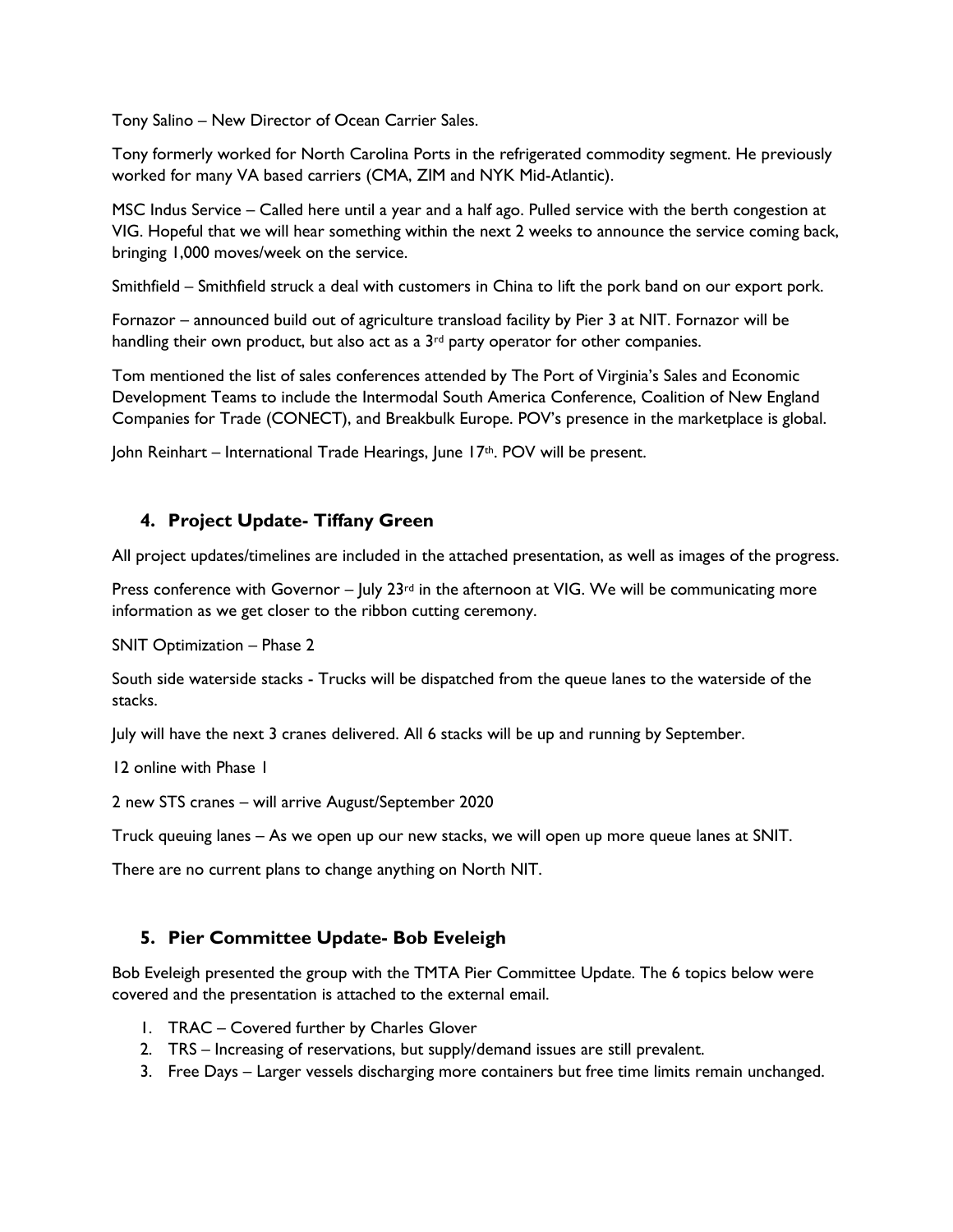- 4. Turn Times Longer turn times are acceptable if more reservations per hour are available. 55- 65 minutes is the Pier Committee's suggestion.
- 5. Gate & Portals Non-mandatory priority service for truckers with valid reservations.
- 6. Empty Yard The Pier Committee suggested additional on and off terminal empty container storage for now and for Peak Season.

## **6. TRAC Reporting Update**

Charles Glover – GTL Transport. Secretary, TMTA. Pier Committee member.

TRAC – Truckers Reporting Adverse Conditions

Purpose was to serve the problem with dealing with anecdotal terminal issues. Not only a port tool, but it used mostly for intermodal issues. Sheds light to the TMTA and helps capture data for reoccurring issues.

TRAC provides bi weekly reporting. Information and data coming out of TRAC is currently only distributed amongst the TMTA Board. This data will be opened up and distributed throughout TMTA membership. TRAC reports on 7 different locations with 19 incident types.

65% of issues are located at VIG and our primary incident types came through ProPass and reservation type issues.

#### **Top 3 trends over the last month**

- 1. General reservation availability/capacity, coupled with the issue of not being able to drop empties.
- 2. General ProPass system issues ability to create a validated appointment, but the container being marked not available (fix has been made per Mark Higgins reporting).
- 3. No guarantee of getting service during non-mandatory period.

## **7. Operations update- Vance Griffin, Mark Higgins**

1. Operations Metrics

VIG Turn Time Trend – Volumes have been at record highs over the last two months, and turn times at VIG have risen along with the volumes. The higher turn times are a result of the added capacity with reservations, e.g. drop empty exports. The team is constantly working on trying to master that "sweet spot" of reservation numbers for a certain day. The reservation volumes are always changing and are not a static number. 750-800 empties come into VIG at any given day. So, the increase in drop empty reservations help us manage our high empty evac demand.

NIT Turn Times – NIT is more stable over the past 90 days. Over 80% of the moves done throughout the day are made during mandatory hours. We're shooting for 80-90% of moves made during those periods. We're not where we want to be at VIG, but we want to be there where NIT currently is.

PMT – volumes and hours have been tapered down. PMT gate start time is now 0800. We want to focus on providing superior service during those tapered hours while keeping turn times down.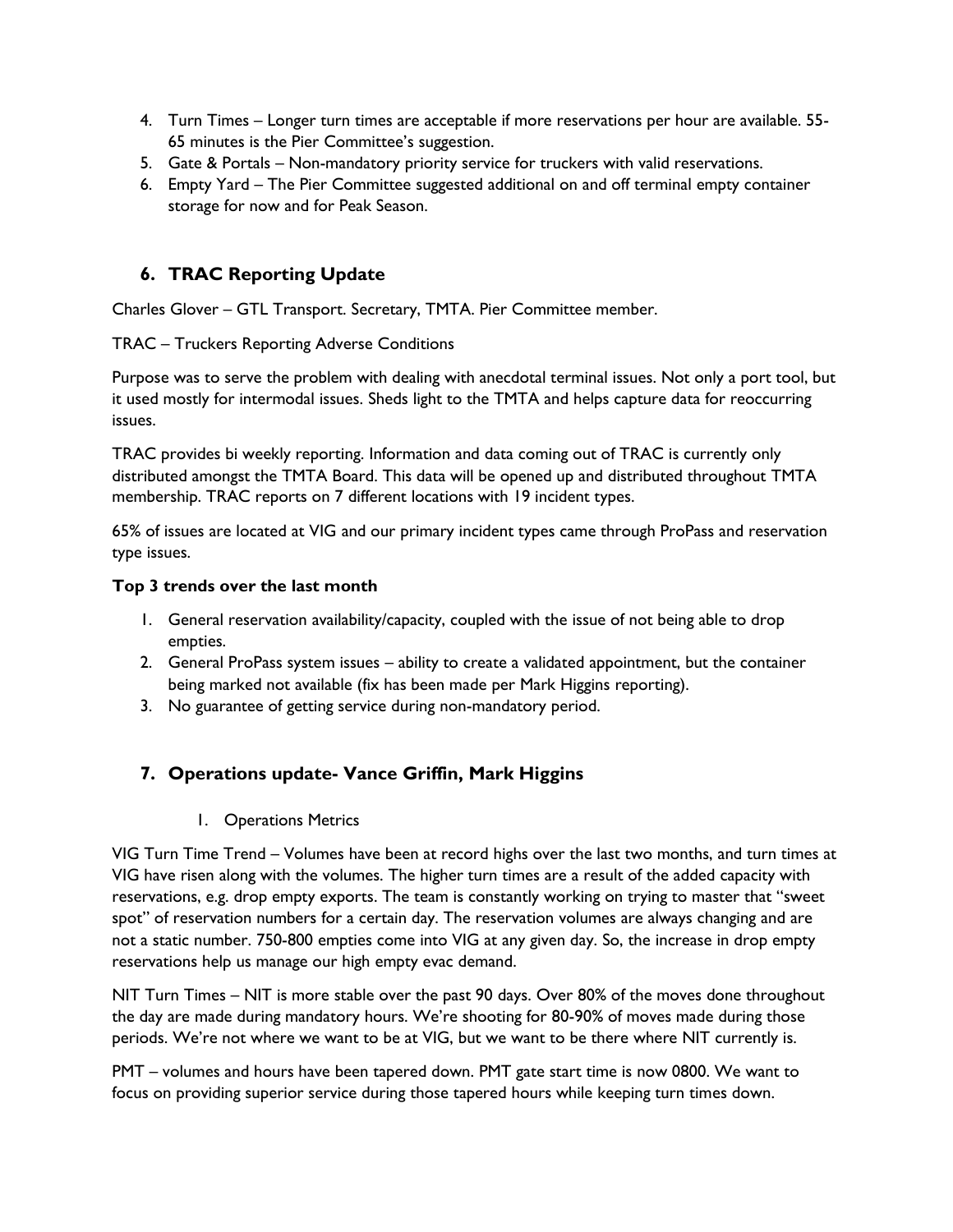Missed reservations – Missed reservations have crept up at VIG, but nothing alarming. NIT remains stable with a low number of missed reservations.

Long Dwell Moves – We had a decline in the 2-4 hour range at NIT, however, we had an increase at VIG. There was a significant decrease at PMT for the same long dwell visits. Focus remains heavily on VIG. PPCY turn times are at great levels. Our overall goal is to keep those turn times below 20 minutes, so we can help drivers meet their reservations at our marine terminals. The door is open for a reservation type process over at PPCY. Empty handlers at PPCY have been ordered and will arrive by the end of the year.

#### 2. TRS

Reservations impacted by OOS equipment –

Period of time in the latter part of April beginning of May where reservations were secured and had to be put on hold because of safety reasons. If you have a reservation during the mandatory hours, we absolutely will honor those reservations.

Stacks set to No Delivery – Once truck volume is at a point where it becomes unsafe, we have to halt further deliveries to those stacks. If driver gets that error, we ask for the drivers to go to DA and wait for the stacks to come back online. Reach out to Customer Service to advise on stack's status. We are working on a process to advise and expedite the drivers to be serviced. Stacks being set to no delivery helps drivers make reservations for future times out of the affected stacks. In the past, the stacks would go on hold and containers in the stacks became unavailable for reservations.

Cones in front of stacks – Cones are put in place if there are safety/equipment issues in those lanes e.g. communications devices are down, cameras are down, pressure sensitive mat is down.

Single move export and empty reservations – Related to capacity. Much like the generic empty returns, we would like to do the same with exports. Reserve export slots with only the booking #. Testing within the next 2 weeks and put into production by the end of the month start of next month. Once the container number is confirmed, we ask the drivers to come back into ProPass and edit the reservation with the correct container number.

On terminal empty stack at VIG – Looking at turning the RSA into an "off terminal chassis yard" so we can clear up the chassis space on VIG for empty drops. Should be in place by peak season. This will be a supplement to the PPCY chassis yard.

 $2<sup>nd</sup>$  appointment during same hour – The ability is there to be able to make this happen, but we have more analysis to be done before being able to confirm a timeline.

Dedicated gate lanes during non-mandatory hours – As done in the past, we are looking at being able to have those same dedicated lanes for reservation appointments made during non-mandatory hours.

Trouble status on reservations  $-$  As of May 29<sup>th</sup>, containers that go on hold after receiving a validated appointment will show up as "trouble" in ProPass. This is a process put in place to let the drivers become aware that some hold or change has occurred to a container prior to arriving at the gate and being turned around. You **will not** lose your reservation if the appointment goes into trouble status, however, you will be able to make all necessary changes proactively. This affects mandatory and nonmandatory reservations.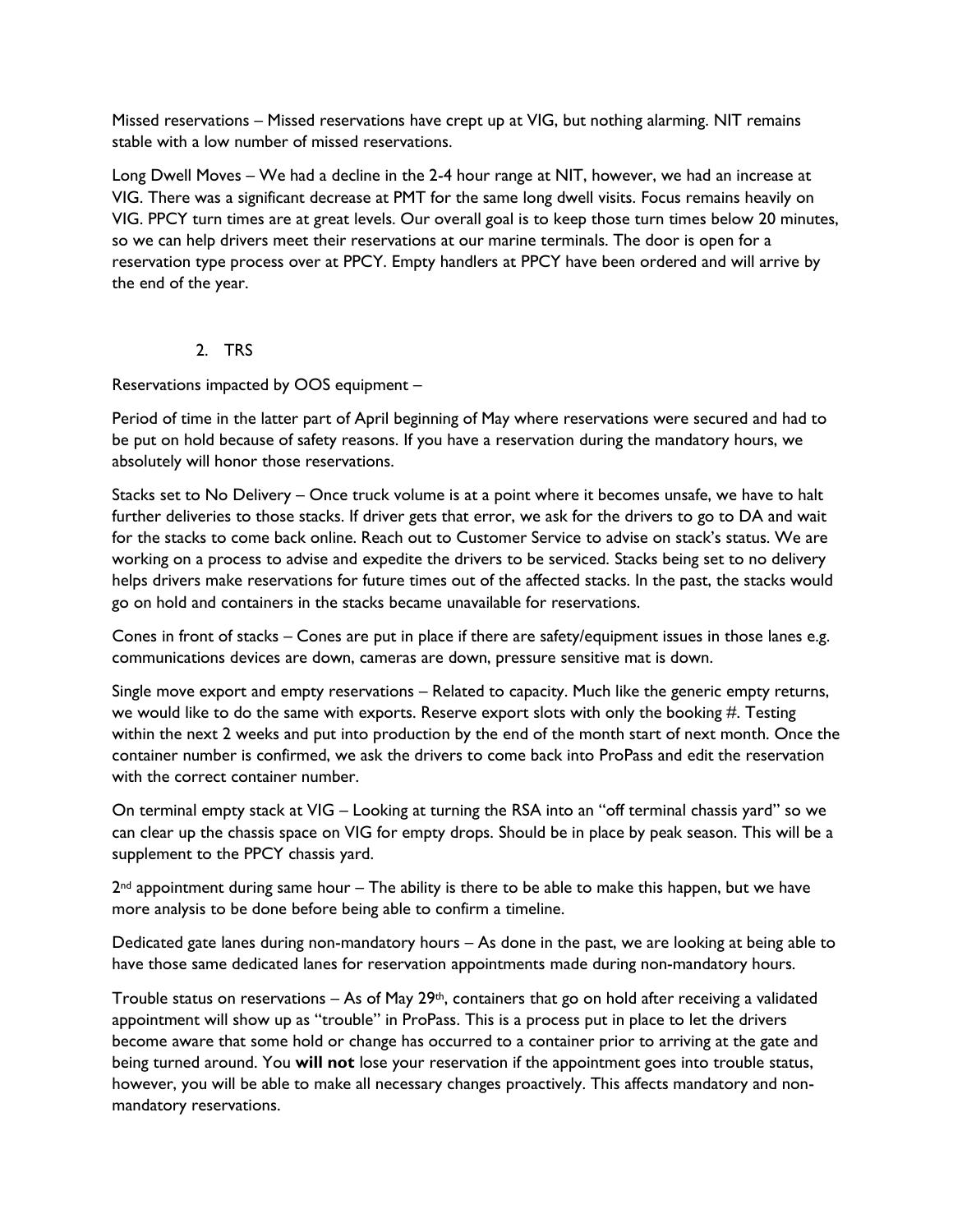#### 3. Import Distribution

Justin Dale spoke to the import distribution images within the attached operations presentation. The distribution of containers discharging the vessel is important to keep up with the productivity of our STS cranes and to provide safe and predictable traffic for our shuttle trucks running to and from the berth and stacks. The distribution is spread mainly between 15-20 stacks that are closest to the vessel with the ability to go beyond those thresholds in the event that there is congestion in the water zone buffer zone or a crane is being worked on that particular day.

Vance Griffin noted that the distribution is not based on BCOs. This is because we are not aware of specific BCO's containers until after discharge, however, we have been reaching out to BCOs to discuss the possibility for them to provide us with their containers prior to arrival so we can better proactively distribute specific BCO's containers throughout our stack yard.

Pre-positioning/grooming of next day appointments- Any containers with reservations made by 1900 the previous day will be house kept overnight. We have taken the first 3 bays in each stack and reserved them for prior day reservations housekeeping. The bays become empty by the end of the day, and we begin filling them up overnight based on the information we have. The later appointments go near the bottom and we work our way up based on earlier appointments. If container reservations are made for non-mandatory hours, we will still attempt to groom those reservations to help us deliver a more efficient and expeditious product. Grooming begins at 2000 hours and will finish 0100-0300 the following morning. We have been seeing anywhere between 650-850 containers being prepositioned every night. The same process for pre-positioning and grooming at VIG also happens at NIT.

Vance Griffin noted that our leadership at our terminals are consistent across both NIT and VIG. All operations leaders oversee ops at both terminals. This will help us maintain and optimize our operations across all terminals and keep them consistent.

Frank Borum – When/how are rail exports introduced into the stacks – This has been tabled for the Pier Committee to discuss.

4. Maintenance Report

The refurbishment process has been a continuous lesson throughout the project.

Maintenance's approach has changed from the old processes. Our Team has become more tactical with our maintenance projects. We are no longer doing rushed triage and complete the PMs necessary then jump to the next project. We are moving to a more patient and 360 degrees approach to taking corrective measures.

Brand new stacks consistently OOS – Most prevalent problem were break related issues. We discovered that our breaks were wearing faster than expected. The mechanical breaks were engaging for a large number of faults that were taking place inside the stacks.

Weekend communication issues - "management doesn't work on weekends." This is 100% untrue. We have leadership/management working around the clock constantly communicating on issues/concerns on terminal. All normal external conversation that happen during the week are also communicated on the weekends.